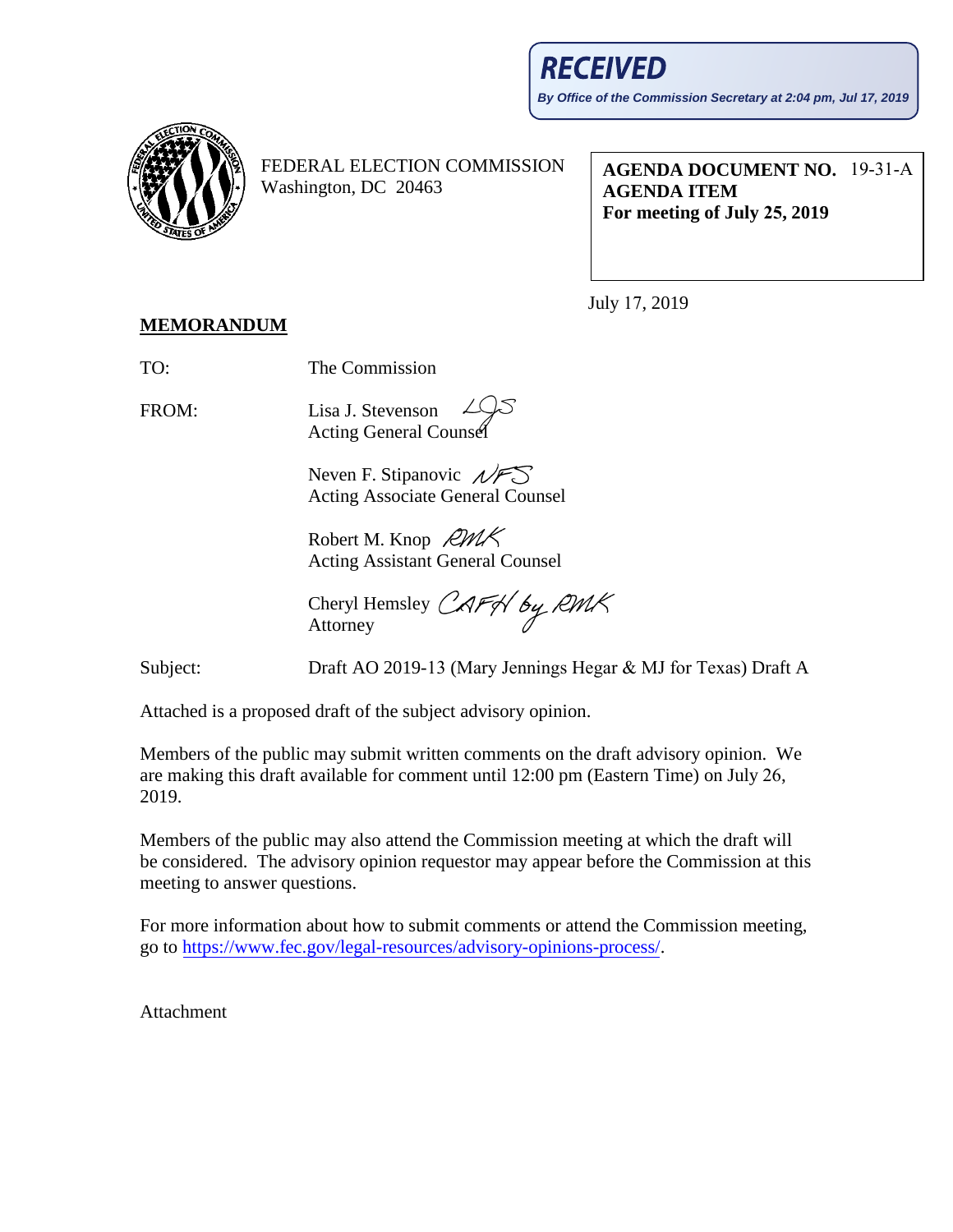| $\mathbf{1}$<br>$\mathbf{2}$                                   | <b>ADVISORY OPINION 2019-13</b>                                                                                                                         |
|----------------------------------------------------------------|---------------------------------------------------------------------------------------------------------------------------------------------------------|
| 3<br>$\overline{4}$<br>5<br>6<br>$\overline{\mathcal{L}}$<br>8 | Ezra W. Reese, Esq.<br>Elizabeth P. Poston, Esq.<br>Perkins Coie LLP<br>700 13th Street, NW, Suite 600<br>Washington, D.C. 20005-3960<br><b>DRAFT A</b> |
| 9                                                              | Dear Mr. Reese and Ms. Poston:                                                                                                                          |
| 10                                                             | We are responding to your request on behalf of Mary Jennings ("MJ") Hegar and                                                                           |
| 11                                                             | her principal campaign committee, MJ for Texas (the "Committee"), regarding whether                                                                     |
| 12                                                             | the Federal Election Campaign Act of 52 U.S.C. §§ 30101-45 ("the Act") and                                                                              |
| 13                                                             | Commission regulations permit the Committee to use campaign funds to pay for                                                                            |
| 14                                                             | childcare expenses incurred during Ms. Hegar's candidacy. The Commission concludes                                                                      |
| 15                                                             | that the Committee may use campaign funds to pay for the childcare expenses proposed                                                                    |
| 16                                                             | in the request because such expenses would not exist irrespective of Ms. Hegar's                                                                        |
| 17                                                             | campaign.                                                                                                                                               |
| 18                                                             | <b>Background</b>                                                                                                                                       |
| 19                                                             | The facts presented in this advisory opinion are based on your letter received on                                                                       |
| 20                                                             | June 5, 2019.                                                                                                                                           |
| 21                                                             | Ms. Hegar is a candidate in the 2020 election for U.S. Senate in Texas, and MJ for                                                                      |

22 Texas is her authorized campaign committee.<sup>[1](#page-1-0)</sup> Advisory Opinion Request at AOR001.

<span id="page-1-0"></span><sup>&</sup>lt;sup>1</sup> Commission records indicate that Ms. Hegar filed her current Statement of Candidacy on April 24, 2019, and that MJ for Texas filed its current Statement of Organization on April 23, 2019. *See* Mary Jennings "MJ" Hegar, Statement of Candidacy, FEC Form 2 (Apr. 24, 2019), [https://docquery.fec.gov/pdf/625/201904249149584625/201904249149584625.pdf;](https://docquery.fec.gov/pdf/625/201904249149584625/201904249149584625.pdf) MJ for Texas, Statement of Organization, FEC Form 1 (Apr. 23, 2019), [https://docquery.fec.gov/pdf/362/201904239149583362/201904239149583362.pdf.](https://docquery.fec.gov/pdf/362/201904239149583362/201904239149583362.pdf)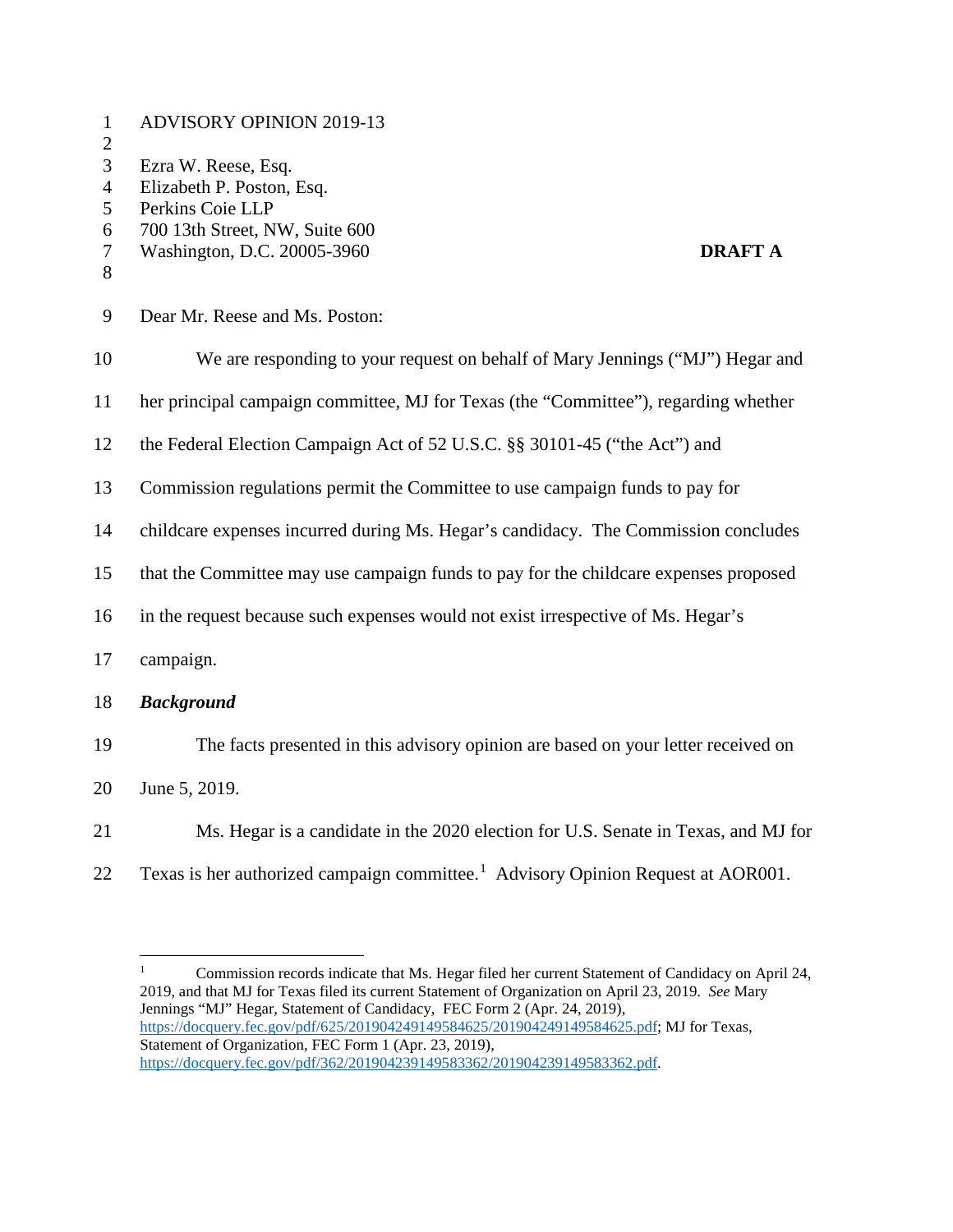| $\mathbf{1}$   | Before becoming a candidate for federal office, Ms. Hegar had a career in military                      |
|----------------|---------------------------------------------------------------------------------------------------------|
| $\overline{2}$ | service and as an author and public speaker. <i>Id.</i> Ms. Hegar and her husband both worked           |
| 3              | full time immediately prior to Ms. Hegar's Senate campaign. <i>Id.</i> Their two children,              |
| $\overline{4}$ | who are ages 2 and 4, were enrolled in full-time daycare. Id.                                           |
| 5              | After Ms. Hegar launched her candidacy, she left her job to work full time on her                       |
| 6              | campaign. Id. As a result, Ms. Hegar is unable to provide full-time care for her children.              |
| 7              | <i>Id.</i> Ms. Hegar's husband also cannot provide full-time care for their children while his          |
| $8\,$          | wife works full-time on the campaign due to his full-time job. <sup>2</sup> <i>Id.</i> Accordingly, the |
| 9              | Committee proposes to use campaign funds to pay for full-time daycare for the children                  |
| 10             | while Ms. Hegar works full-time on her campaign. AOR002. Ms. Hegar proposes to                          |
| 11             | reimburse the Committee for the costs associated with any time she may spend on matters                 |
| 12             | unrelated to the campaign while the children are in full-time daycare. Id.                              |
| 13             | <b>Question Presented</b>                                                                               |
| 14             | May the Committee use campaign funds to pay for the childcare expenses                                  |
| 15             | proposed in the request?                                                                                |
| 16             | <b>Legal Analysis and Conclusion</b>                                                                    |
| 17             | Yes, the Committee may use campaign funds to pay for the childcare expenses                             |
| 18             | described in the request during the pendency of Ms. Hegar's campaign.                                   |
| 19             | Under the Act, a candidate's authorized committee may use its funds for several                         |
| 20             | specific purposes, including "otherwise authorized expenditures in connection with the                  |

<span id="page-2-0"></span><sup>&</sup>lt;sup>2</sup> The request noted that Ms. Hegar may choose to draw a campaign salary at a later date, under 11 C.F.R. § 113.1(g)(1)(i)(I). However, because the Committee is not currently paying a salary to Ms. Hegar, the Commission does not address whether a future decision by the Committee to pay the candidate a salary would alter the Commission's conclusion in this advisory opinion.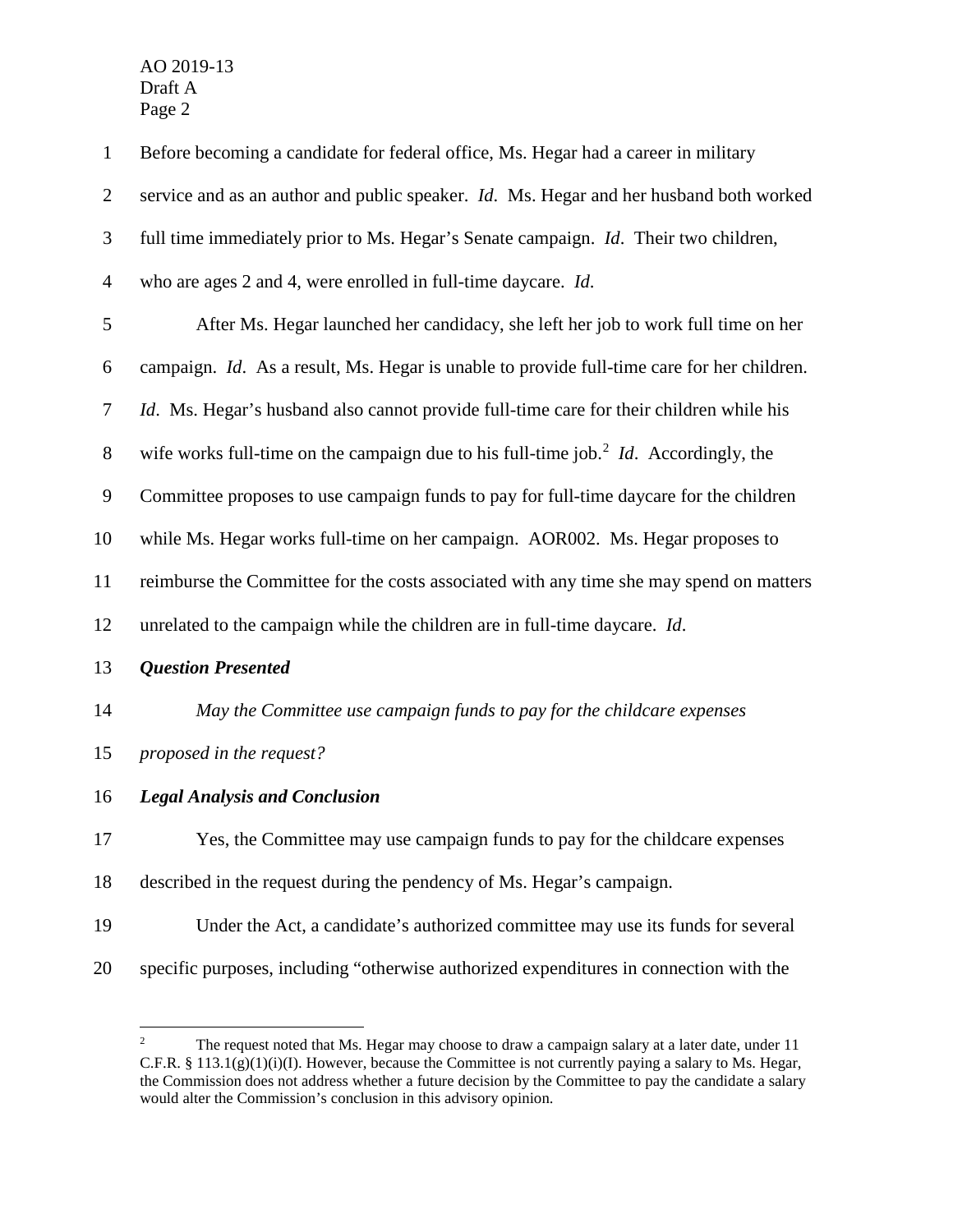campaign for Federal office of the candidate." U.S.C. § 30114(a)(1). However, an authorized committee may not convert campaign funds to "personal use." *See* 52 U.S.C. § 30114(b); 11 C.F.R. § 113.1(g)(1)(ii). "Conversion to personal use" is defined as the use of campaign funds "to fulfill any commitment, obligation, or expense of a person that would exist irrespective of the candidate's election campaign." 52 U.S.C. § 30114(b)(2); 11 C.F.R. § 113.1(g).

 The Act and Commission regulations provide a non-exhaustive list of expenses that, when paid using campaign funds, constitute *per se* conversion to personal use. 52 U.S.C. § 30114(b)(2); 11 CFR § 113.1(g)(1)(i). For expenses not listed, the Commission determines on a case-by-case basis whether the expense would exist irrespective of the candidate's campaign. 11 CFR § 113.1(g)(1)(ii). If the expense would exist irrespective of the candidate's campaign, then the use of campaign funds to pay the expense constitutes conversion to personal use. *Id*. If the expense would not exist irrespective of the candidate's campaign, then the use of campaign funds to pay the expense does not constitute conversion to personal use and is permissible. *Id*.

 The Act and Commission regulations do not explicitly reference childcare expenses. Therefore, the Commission must evaluate whether such expenses would exist irrespective of the candidate's campaign to determine whether the use of campaign funds to pay them constitutes conversion to personal use*. Id*.

 In previous advisory opinions, the Commission has considered whether campaign funds may be used to pay for certain childcare expenses. In Advisory Opinion 2018-06 (Liuba for Congress), a federal candidate gave up her in-home consulting work and hired a caregiver for her children in order to fulfill her campaign responsibilities. Advisory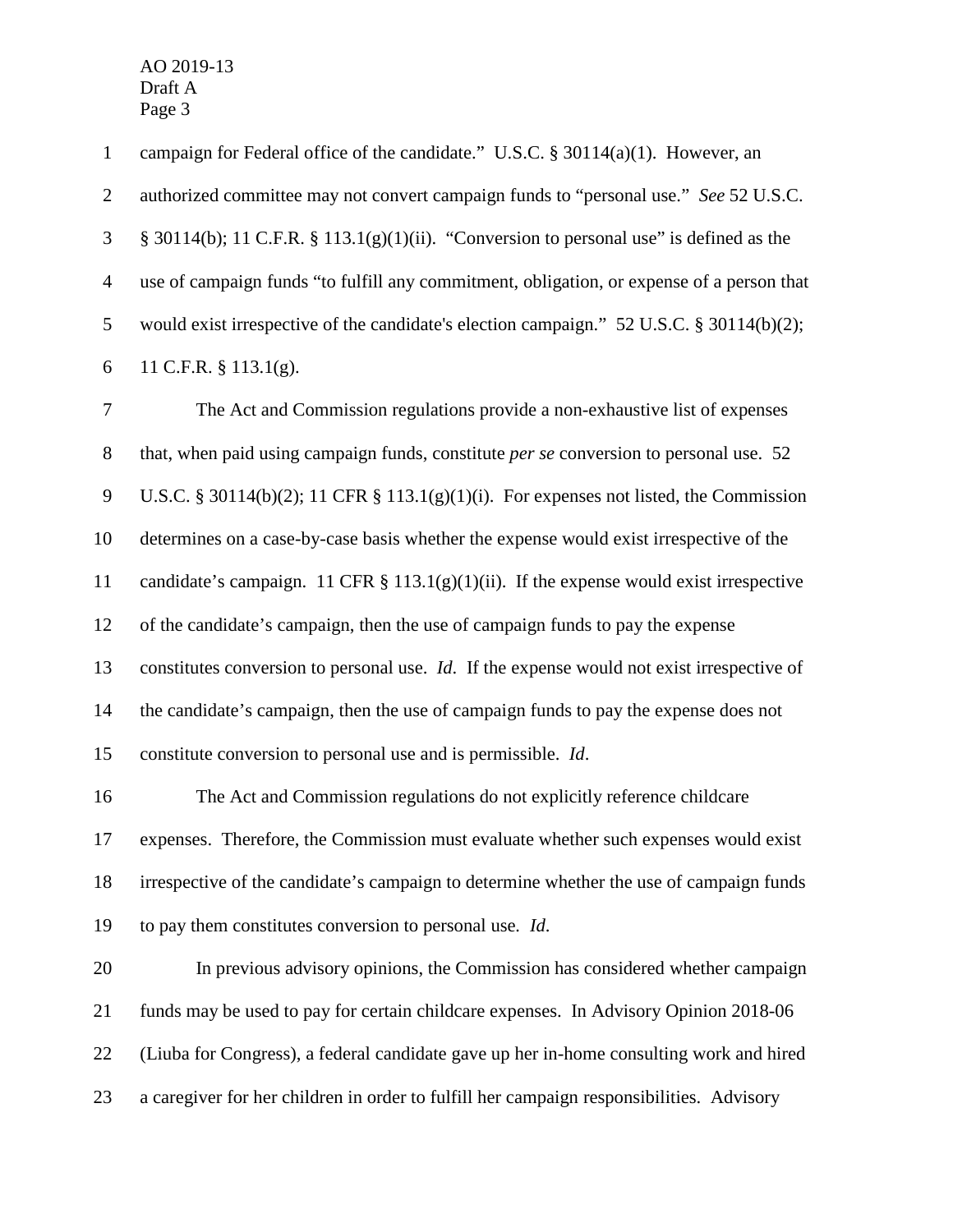| $\mathbf{1}$   | Opinion 2018-06 (Liuba for Congress) at 1-2. The Commission concluded that, under 11     |
|----------------|------------------------------------------------------------------------------------------|
| $\overline{2}$ | C.F.R. $\S$ 113.1(g), the candidate could use campaign funds to pay for such care to the |
| 3              | extent that the expenses were a "direct result of campaign activity," because such       |
| $\overline{4}$ | expenses would not have existed irrespective of the campaign. Advisory Opinion 2018-     |
| 5              | 06 (Liuba for Congress) at 3. Similarly, in Advisory Opinion 1995-42 (McCrery), the      |
| 6              | Commission concluded it was permissible for a candidate to use campaign funds to pay     |
| $\tau$         | for occasional childcare costs because such expenses would have resulted only from       |
| $8\,$          | campaign activity and would not otherwise exist. Advisory Opinion 1995-42 (McCrery)      |
| 9              | at 2.                                                                                    |
| 10             | The Commission's reasoning and conclusions in Advisory Opinion 2018-06                   |
| 11             | (Liuba for Congress) and Advisory Opinion 1995-42 (McCrery) are equally relevant         |
| 12             | here. The request states that the vast majority of Ms. Hegar's time away from her family |
| 13             | will relate to campaign activity and, accordingly, she will incur expenses for childcare |
| 14             | during that time. As in Advisory Opinion 2018-06 (Liuba for Congress) and Advisory       |
| 15             | Opinion 1995-42 (McCrery), the Commission concludes that the expenses in Ms. Hegar's     |
| 16             | request, to the extent they are a direct result of campaign activity, would not exist    |
| 17             | irrespective of her campaign and, therefore, can be paid with campaign funds. See 52     |
| 18             | U.S.C. § 30114(a)(1), (b); 11 C.F.R. § 113.1(g). The Commission also concludes that      |
| 19             | Ms. Hegar's proposal to reimburse the campaign for childcare costs incurred at times she |
| 20             | is not campaigning is an appropriate way to ensure that campaign funds are used only for |
| 21             | activities that directly result from campaigning.                                        |
| $22\,$         | This response constitutes an advisory opinion concerning the application of the          |

Act and Commission regulations to the specific transaction or activity set forth in your